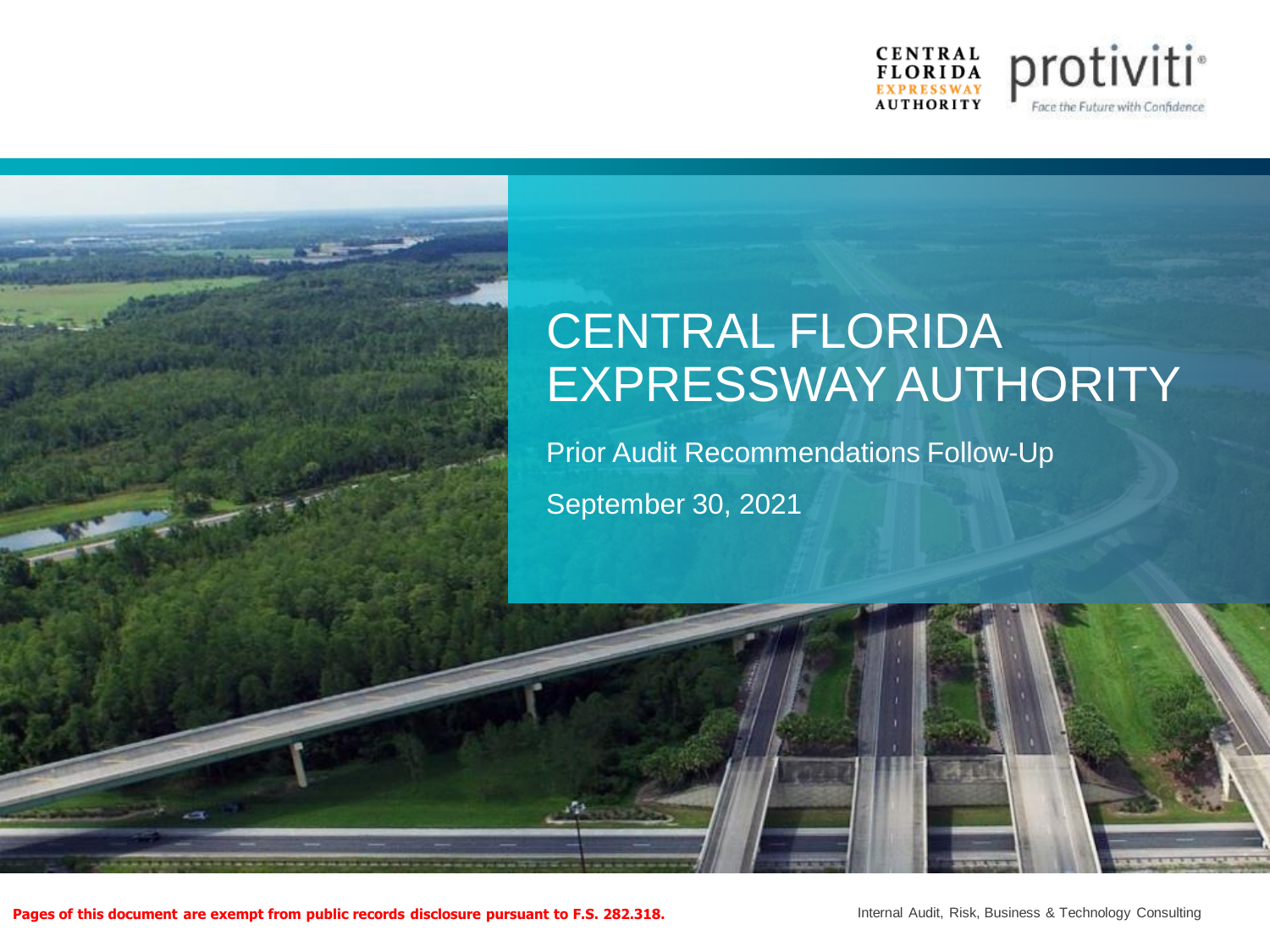### TABLE OF CONTENTS



**3 Executive Summary**

2

**5 Status of Open Recommendations**

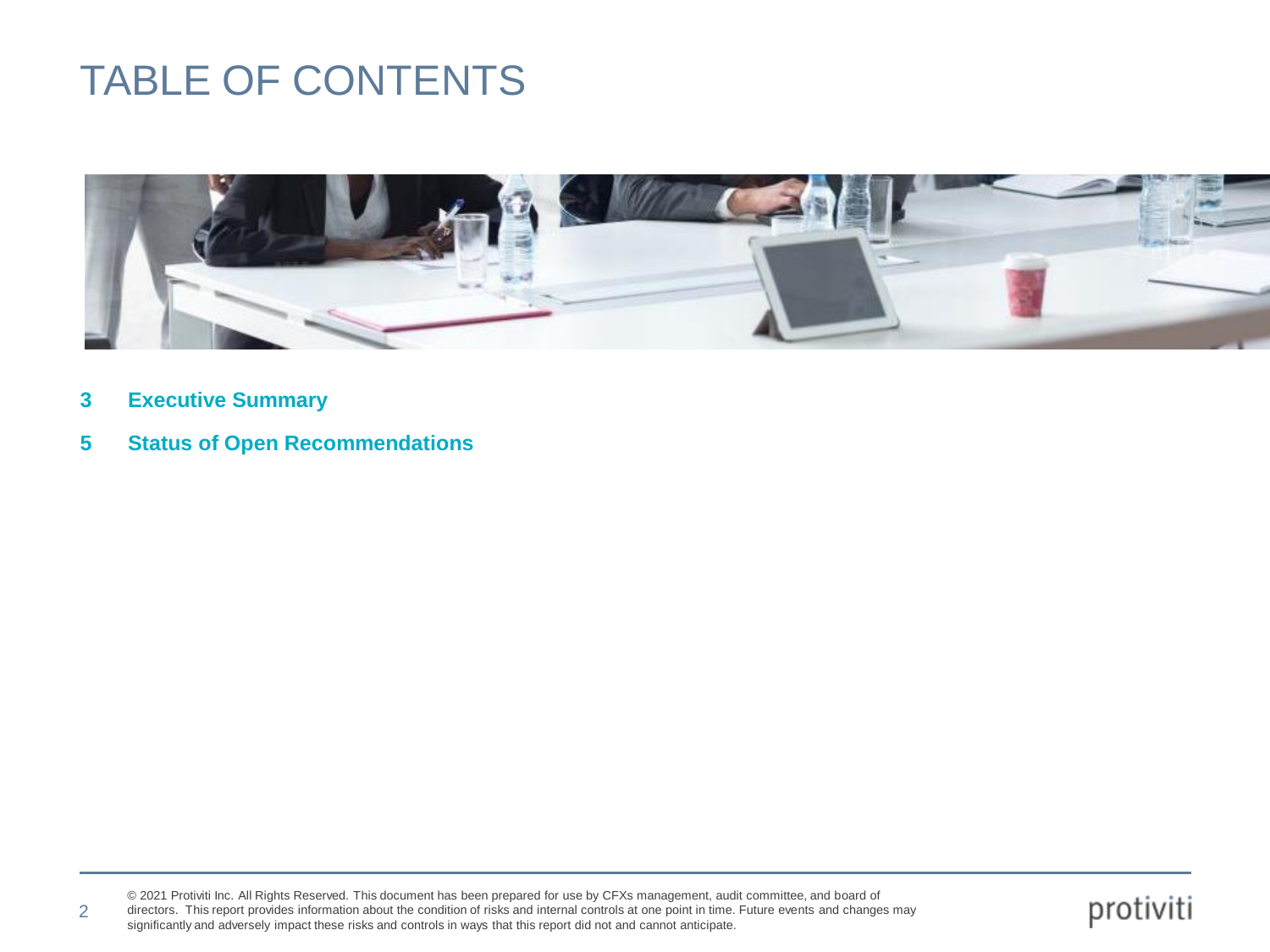## EXECUTIVE SUMMARY



3

#### **Overview**

As part of the Fiscal Year 2021 Internal Audit plan, Internal Audit performed a review of open audit recommendations from prior audit reports as of September 30, 2021 to verify the implementation status reported by management. Open recommendations from the following audits were evaluated:

| 2017 Change Management - Tolling System Replacement | 2020 COSO ERM Governance Review       |
|-----------------------------------------------------|---------------------------------------|
| Audit                                               | 2020 Marketing and Social Media Audit |
| 2018 IT General Controls Review                     | 2020 P-Card and Gas Card Audit        |
| 2019 Accounting Financial Controls Review           | 2020 Retail Transponder Sales Review  |
| 2019 IT Project Management Review                   | 2020 Public Records Review            |
| 2019 LENS Access Control Review                     | 2021 Toll Revenue Audit               |
| 2020 Secure Code Review                             |                                       |

Internal Audit last reviewed the status of open audit recommendations in March 2021. Results were reported to the Audit Committee in April 2021.

### **Objectives, Scope, and Approach**

This review was completed as of September 30, 2021 and consisted of meetings with management to determine the status of open audit recommendations and testing of management's response and status. In addition, only those recommendations that remained open at the time of the last review have been included in this report. If a recommendation was completed as of March 31, 2021, no further work was performed, and the recommendation was not included for review.

Testing performed included inquiry with the employees responsible for completing the recommendations and/or review of documentation evidence to confirm management's reported status and explanation. In instances where the evidence obtained did not agree with management's status, discussions with management were held and the differences were resolved. There were no instances where management and Internal Audit did not come to an agreement on the status of a prior audit recommendation.

© 2021 Protiviti Inc. All Rights Reserved. This document has been prepared for use by CFXs management, audit committee, and board of directors. This report provides information about the condition of risks and internal controls at one point in time. Future events and changes may

significantly and adversely impact these risks and controls in ways that this report did not and cannot anticipate.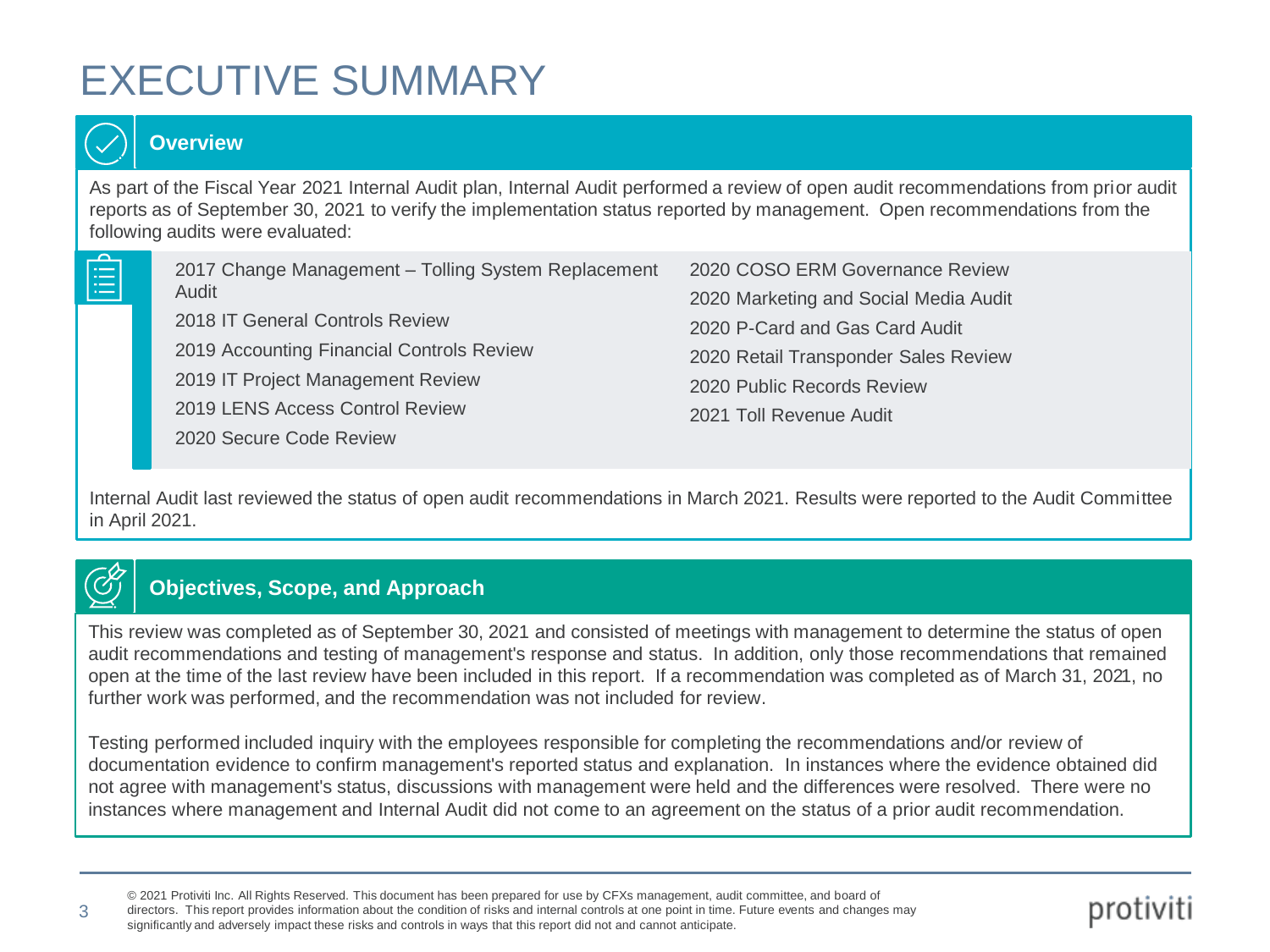# EXECUTIVE SUMMARY

### **Recommendations Summary**

4

| $\cup$ $\rightarrow$                                      |                                  |                                             |                                                 |                                             |           |
|-----------------------------------------------------------|----------------------------------|---------------------------------------------|-------------------------------------------------|---------------------------------------------|-----------|
| <b>Audit</b>                                              | Open as of<br>March 31,<br>2021* | <b>New</b><br><b>Action</b><br><b>Plans</b> | <b>Completed as of</b><br>September 30,<br>2021 | In Progress as of<br>September 30,<br>2021* | Past Due* |
| 2017 Change Management - Tolling System Replacement Audit | $\mathbf 1$                      | $\Omega$                                    | $\Omega$                                        | 1                                           | $\Omega$  |
| 2018 IT General Controls Review                           |                                  | $\Omega$                                    | $\Omega$                                        |                                             | $\Omega$  |
| 2019 Accounting and Financial Controls Audit              | $\overline{1}$                   | $\overline{0}$                              | $\Omega$                                        | $\overline{1}$                              | $\Omega$  |
| 2019 IT Project Management Review                         | 1                                | $\Omega$                                    | $\Omega$                                        | 1                                           | $\Omega$  |
| 2019 LENS Access Control Review                           |                                  | $\Omega$                                    | $\Omega$                                        |                                             | $\Omega$  |
| 2020 Secure Code Review                                   | $\overline{1}$                   | $\Omega$                                    | $\Omega$                                        | 1                                           |           |
| 2020 COSO ERM Governance Review                           | 2                                | $\Omega$                                    | $\overline{2}$                                  | $\Omega$                                    | $\Omega$  |
| 2020 Marketing and Social Media Audit                     | $\overline{2}$                   | $\Omega$                                    | 1                                               | $\mathbf 1$                                 |           |
| 2020 P-Card and Gas Card Audit                            | 2                                | $\Omega$                                    |                                                 |                                             | $\Omega$  |
| 2020 Retail Transponder Sales Review                      | $\overline{1}$                   | $\overline{0}$                              | $\Omega$                                        | 1                                           | $\Omega$  |
| 2020 Public Records                                       | 2                                | $\Omega$                                    | 2                                               | $\Omega$                                    | $\Omega$  |
| 2021 Toll Revenue Audit                                   | $\overline{0}$                   | 5                                           | 3                                               | $\overline{2}$                              | 0         |
| <b>Total</b>                                              | $15*$                            | 5 <sup>5</sup>                              | 9                                               | $11*$                                       | $2^*$     |

**\*11** recommendations are classified as "In Progress." **Eight** of the 11 recommendations are past the initial agreed-upon due date; however, **six** of these eight recommendations are pending completion of a new system implementation or a procurement/vendor selection event, so the due date has been revised to match the estimated timing of the necessary event. **One** of the 11 recommendations is past the initial agreed-upon due date and has been assigned a revised due date. The other remaining "In Progress" recommendations are within the original, agreed-upon due date.

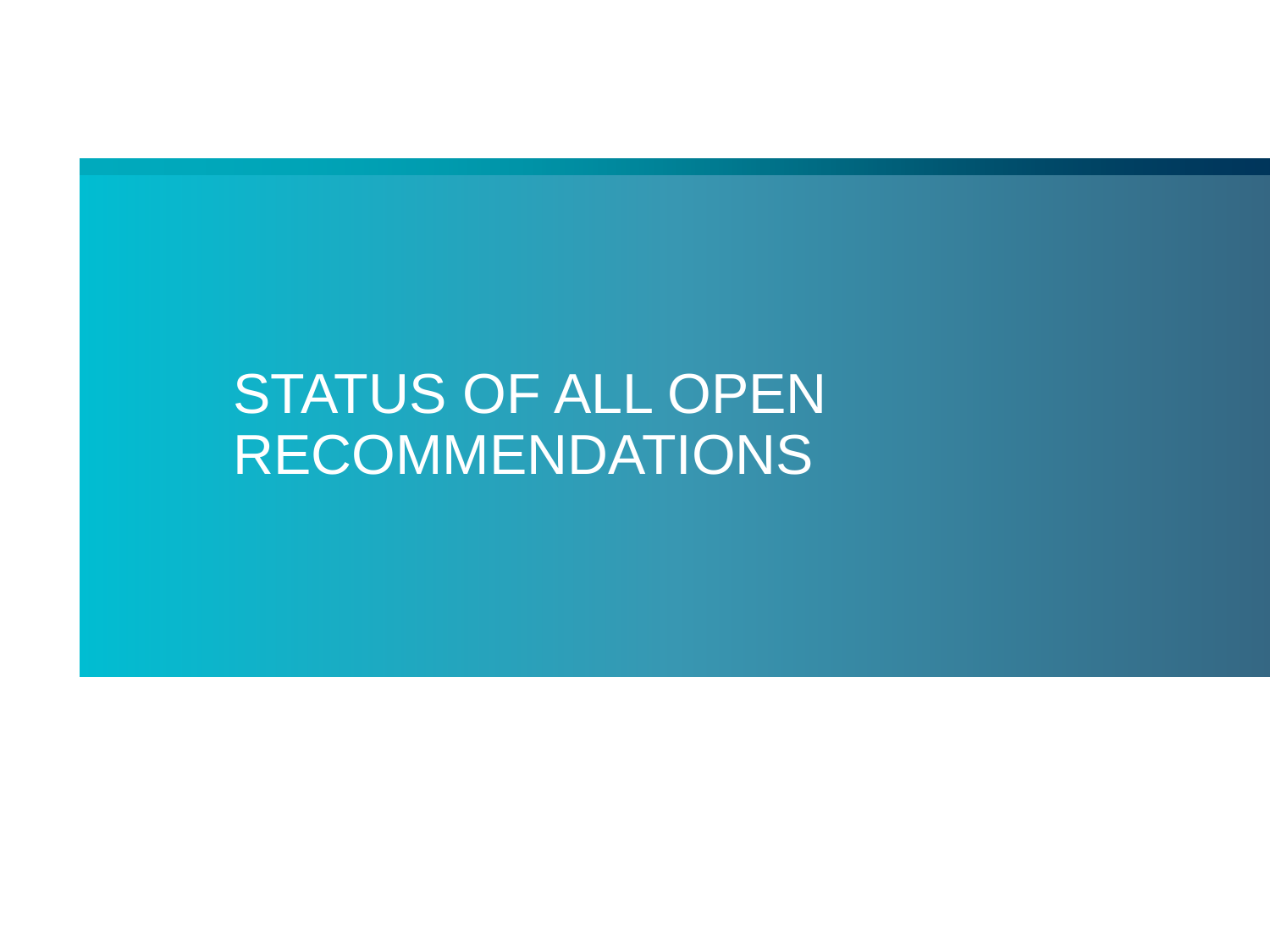#### **2017 Change Management - Tolling System Replacement Audit**

| <b>Management Action Plan</b>                                                                      | $\vert$ Responsible Party $\vert$     | <b>Status</b>                                           | <b>Summary of Status</b>                                                                                                                                                                                                                                      | <b>Due Date</b>                                                           |
|----------------------------------------------------------------------------------------------------|---------------------------------------|---------------------------------------------------------|---------------------------------------------------------------------------------------------------------------------------------------------------------------------------------------------------------------------------------------------------------------|---------------------------------------------------------------------------|
| <b>TSR Vulnerability Scans:</b>                                                                    | Jim Greer, Chief of<br>Technology and | In Progress -<br>Contingent                             | Per discussion with the Chief of Technology and<br>Operations, CFX has determined that remediation of                                                                                                                                                         | Original:<br>6/30/2019                                                    |
| Management will remediate the<br>Medium vulnerabilities near the<br>completion of the TSR project. | <b>Operations</b>                     | upon Full<br>Implementation<br>of New Tolling<br>System | these vulnerabilities will be performed prior to<br>completion of the Toll System Replacement Project.<br>Management expects the Medium vulnerabilities<br>related to the Tolling System Replacement to be<br>completed by the revised due date of 6/30/2022. | Revised:<br>9/30/2020<br>Revised:<br>12/31/2020<br>Revised:<br>12/31/2021 |
|                                                                                                    |                                       |                                                         |                                                                                                                                                                                                                                                               | Revised:<br>6/30/2022                                                     |

#### **2018 IT General Controls Review (1 – In Progress – Contingent on System Implementation) Exempt F.S.282.318**

© 2021 Protiviti Inc. All Rights Reserved. This document has been prepared for use by CFXs management, audit committee, and board of directors. This report provides information about the condition of risks and internal controls at one point in time. Future events and changes may significantly and adversely impact these risks and controls in ways that this report did not and cannot anticipate.

6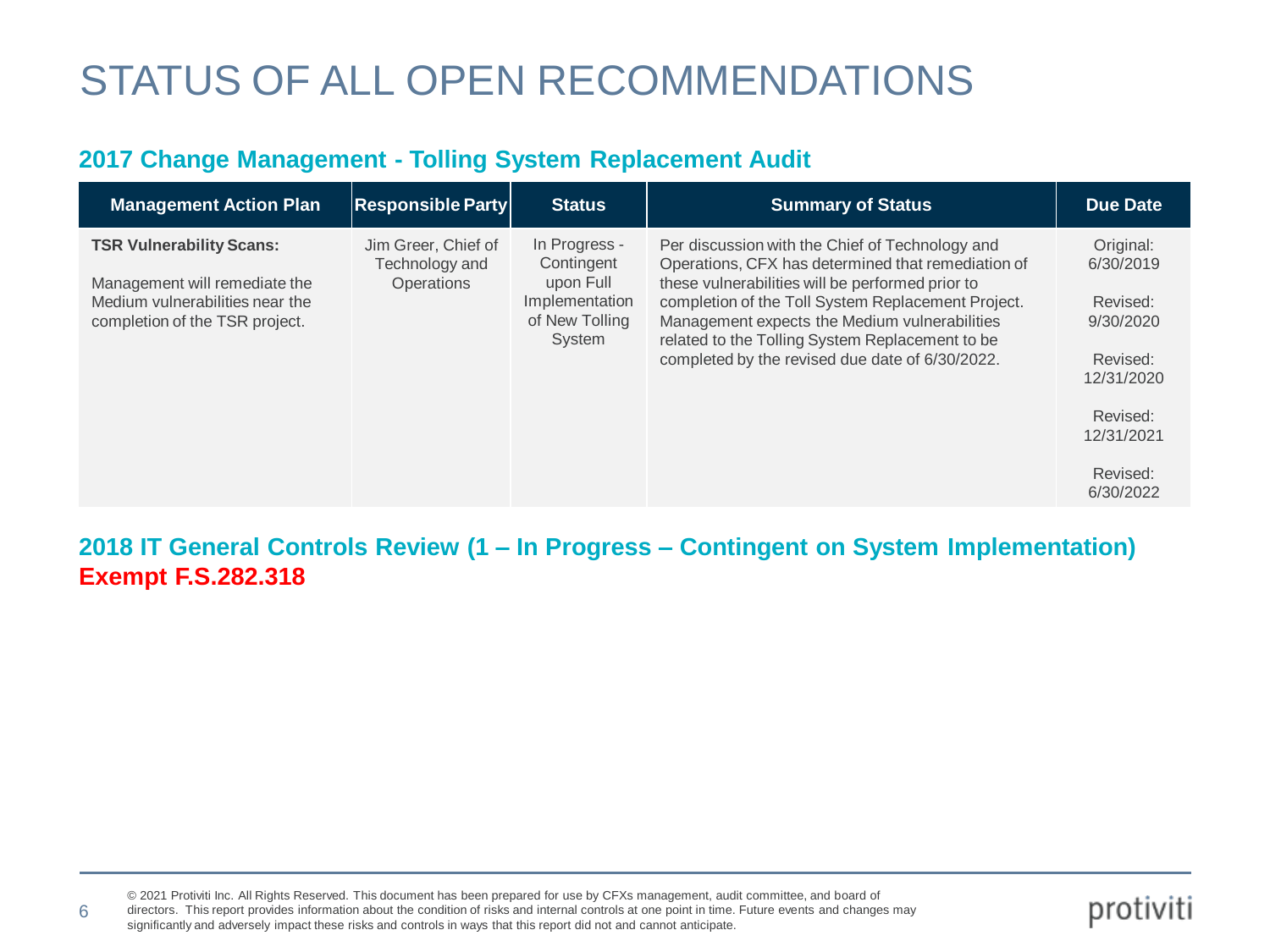#### **2019 Accounting and Financial Controls Review**

| <b>Management Action Plan</b>                                                                                                                                                                                                                                                                                      | <b>Responsible</b><br><b>Party</b> | <b>Status</b>                                                            | <b>Summary of Status</b>                                                                                                                                                                                                                                                                                                                                                                                                                                                                                                                                                                                                                                                                                                                                                                               | <b>Due Date</b>                                  |
|--------------------------------------------------------------------------------------------------------------------------------------------------------------------------------------------------------------------------------------------------------------------------------------------------------------------|------------------------------------|--------------------------------------------------------------------------|--------------------------------------------------------------------------------------------------------------------------------------------------------------------------------------------------------------------------------------------------------------------------------------------------------------------------------------------------------------------------------------------------------------------------------------------------------------------------------------------------------------------------------------------------------------------------------------------------------------------------------------------------------------------------------------------------------------------------------------------------------------------------------------------------------|--------------------------------------------------|
| <b>Vendor Master File Management:</b><br>CFX will implement a review of new<br>vendors into the Accounting Clerk's<br>review of invoices to ensure the<br>vendor was entered completely and<br>accurately. CFX will further<br>implement a review of vendor<br>changes into the CFOs monthly<br>review procedures. | Lisa Lumbard,<br><b>CFO</b>        | In Progress -<br>Contingent on<br>Implementation<br>of New ERP<br>System | Per discussion with the CFO, the EDEN accounting<br>system recognizes every invoice paid as an update to<br>the vendor within the AP module. As such, it is not<br>possible to review monthly vendor changes as part of<br>the current review process. As of the date of testing,<br>the Authority is currently in the beginning stages of<br>implementing a new ERP system which, among other<br>things, will allow management to review actual vendor<br>changes in the AP module In the meantime, the<br>invoice review process has been updated to include a<br>review of vendor information per EDEN against the<br>invoice received to ensure appropriateness of the<br>payee. The implementation of the new ERP system is<br>expected to be completed by the revised due date of<br>12/31/2022. | Original:<br>8/31/2019<br>Revised:<br>12/31/2022 |

7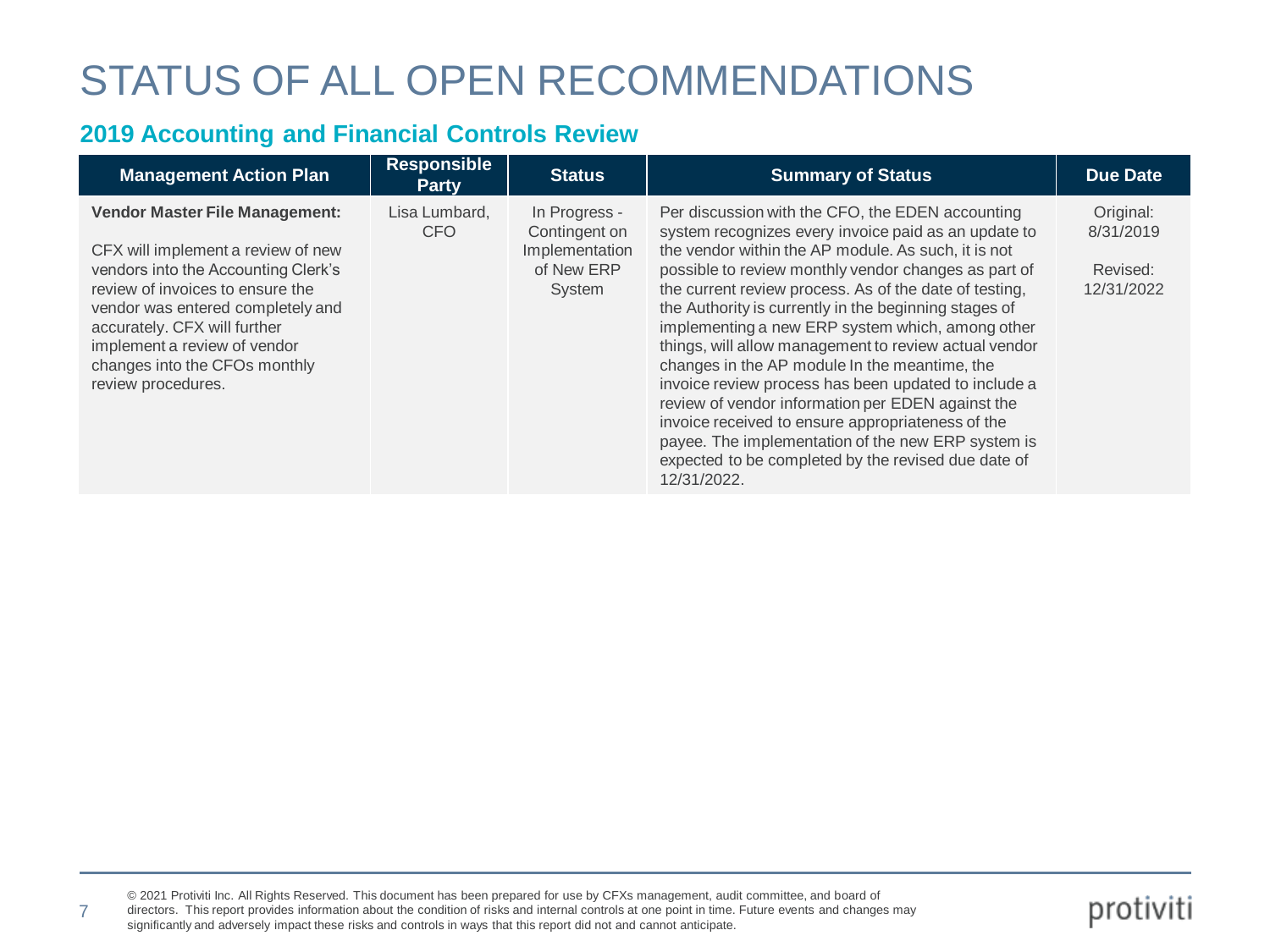#### **2019 IT Project Management Review**

8

| <b>Management Action Plan</b>       | $\vert$ Responsible Party $\vert$  | <b>Status</b>                  | <b>Summary of Status</b>                                                                                | <b>Due Date</b>        |
|-------------------------------------|------------------------------------|--------------------------------|---------------------------------------------------------------------------------------------------------|------------------------|
| <b>Resource Planning:</b>           | Jim Greer, Chief<br>Technology and | In Progress -<br>Contingent on | Per discussion with the Chief of Technology and<br>Operations, remediation of this finding will involve | Original:<br>7/31/2020 |
| Management will formalize           | <b>Operations Officer</b>          | Implementation                 | integration of CFX's timekeeping ERP system within                                                      |                        |
| resourcing practices with regard to |                                    | of New ERP                     | Cherwell. As EDEN is slated to be replaced in 2022 by                                                   | Revised:               |
| projects at CFX based on            |                                    | System                         | a new ERP system, remediation of this finding is                                                        | 12/31/2022             |
| requirements and budgets defined    |                                    |                                | contingent upon new ERP system implementation; the                                                      |                        |
| in the project intake process (see  |                                    |                                | revised due date reflects this contingency. This                                                        |                        |
| Observation 2). CFX will integrate  |                                    |                                | recommendation is expected to be completed by the                                                       |                        |
| these practices within the ERP      |                                    |                                | revised due date.                                                                                       |                        |
| system planned for 2021.            |                                    |                                |                                                                                                         |                        |

#### **2019 LENS Access Control Review (1 – In Progress) Exempt F.S.282.318**

#### **2020 Secure Code Review (1 – In Progress (Past Due)) Exempt F.S.282.318**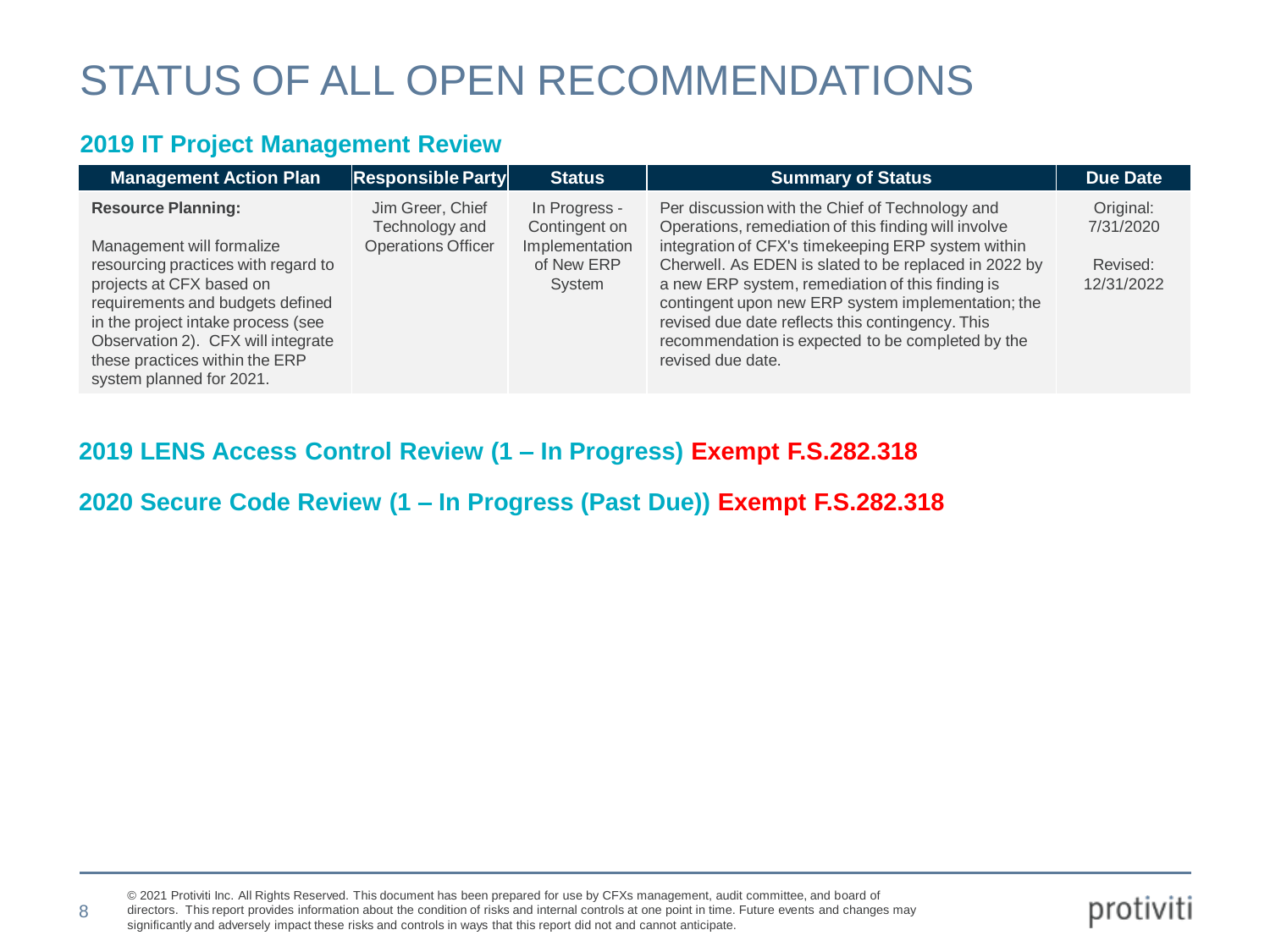#### **2020 COSO ERM Governance Review**

9

| <b>Management Action Plan</b>                                                                                                                                                                                                                                                                                                                                                                                                                                                                | <b>Responsible Party</b>                        | <b>Status</b> | <b>Summary of Status</b>                                                                                                                                                                                                                                                                                                                                                                                                                                                                                      | <b>Due Date</b>                                 |
|----------------------------------------------------------------------------------------------------------------------------------------------------------------------------------------------------------------------------------------------------------------------------------------------------------------------------------------------------------------------------------------------------------------------------------------------------------------------------------------------|-------------------------------------------------|---------------|---------------------------------------------------------------------------------------------------------------------------------------------------------------------------------------------------------------------------------------------------------------------------------------------------------------------------------------------------------------------------------------------------------------------------------------------------------------------------------------------------------------|-------------------------------------------------|
| <b>Risk Management Feedback:</b><br>The Risk Management Working<br>Group will include an agenda item<br>to solicit feedback from each<br>relevant department regarding key<br>strategic risks. The Risk<br>Management Working Group, in<br>coordination with management, will<br>update the Three-Year Strategic<br>Plan with the strategic risks for<br>each strategic goal.                                                                                                                | Lisa Lumbard, Chief<br><b>Financial Officer</b> | Complete      | Per discussion with the Risk Manager, the Three-Year<br>Strategic Plan has been updated with feedback from<br>relevant departments regarding strategic risks for each<br>goal. Internal Audit obtained the Strategic Three-Year<br>Plan 2020-2023 document to confirm completion of<br>the action plan.                                                                                                                                                                                                       | Original:<br>3/31/2021<br>Revised:<br>6/30/2021 |
| <b>Data Requests:</b><br>The Risk Management Working<br>Group will include an agenda item<br>to monitor status of each of the<br>above data requests and follow up<br>as needed. Additionally, the Risk<br>Management Working Group will<br>coordinate with the Technology /<br>Operations Department to refine<br>the ticketing system by which<br>reporting requests are made and<br>will support development of that<br>system towards capture of relevant<br>cost / benefit information. | Lisa Lumbard, Chief<br><b>Financial Officer</b> | Complete      | Per discussion with the CFO and Risk Manager, the<br>Risk Management Working Group coordinated with IT<br>to conduct a cost/benefit analysis of the proposed<br>ticketing system refinements and determined that<br>existing processes by which the IT Steering<br>Committee manually assesses reporting requests are<br>functioning adequately, and that the benefits<br>associated with developing additional infrastructure<br>would be minimal. Internal Audit concurred with<br>management's assessment. | 6/30/2021                                       |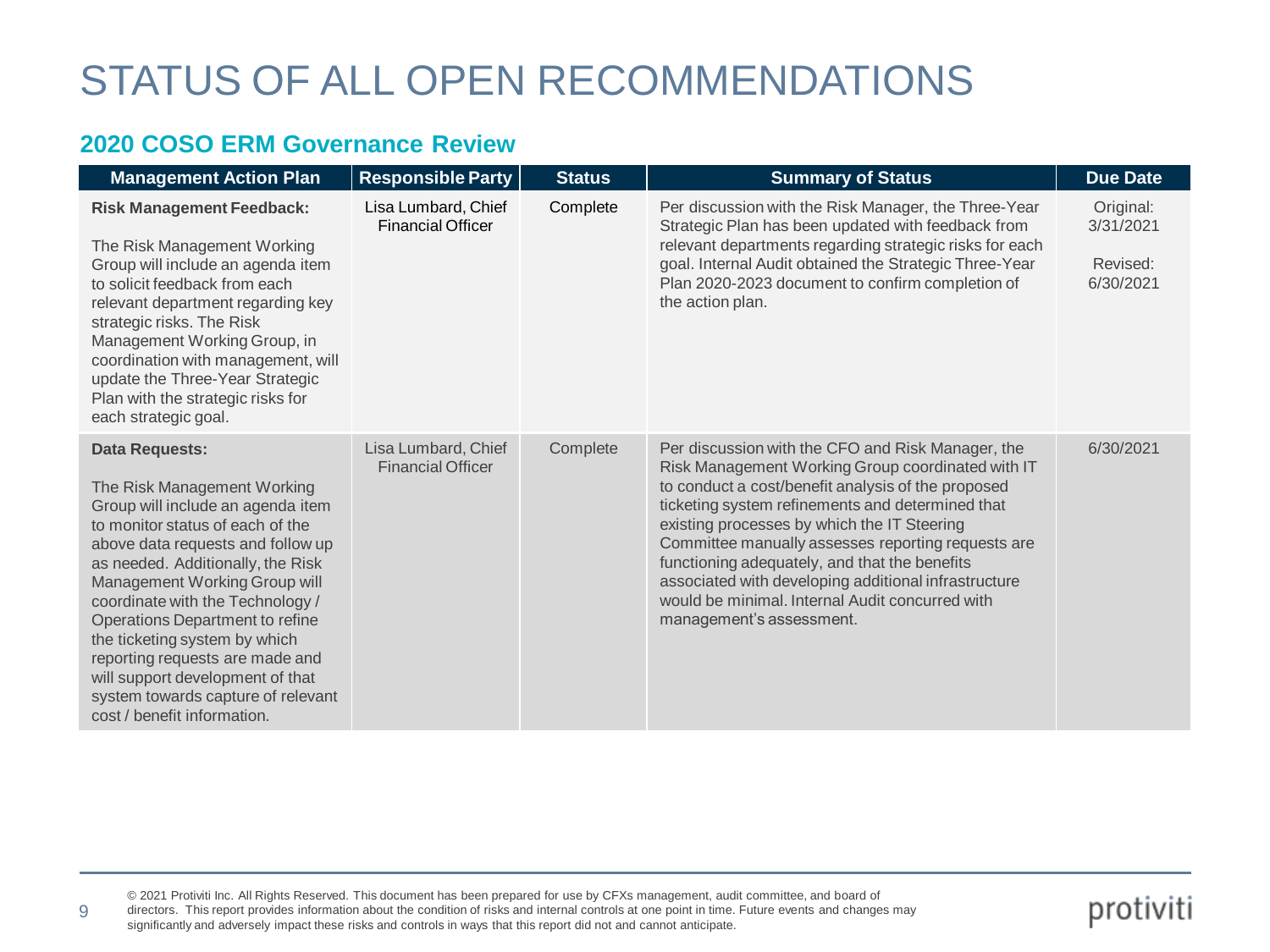### **2020 Marketing and Social Media Audit**

| <b>Management Action Plan</b>                                                                                                                                                                                                                                                                                                                                                                                                                    | <b>Responsible Party</b>                                              | <b>Status</b> | <b>Summary of Status</b>                                                                                                                                                                                                                                                                                                                                                                                                                                                                     | <b>Due Date</b>                                 |
|--------------------------------------------------------------------------------------------------------------------------------------------------------------------------------------------------------------------------------------------------------------------------------------------------------------------------------------------------------------------------------------------------------------------------------------------------|-----------------------------------------------------------------------|---------------|----------------------------------------------------------------------------------------------------------------------------------------------------------------------------------------------------------------------------------------------------------------------------------------------------------------------------------------------------------------------------------------------------------------------------------------------------------------------------------------------|-------------------------------------------------|
| <b>Contractor Use Guidelines:</b><br>Management will develop a social<br>media use guideline or policy for<br>CFX contractor and subcontractor<br>employees. Management will also<br>incorporate an annual social media<br>policy acknowledgement for all<br>CFX employees. Finally,<br>management will implement<br>periodic social media continuing<br>education for employees that work<br>directly with social media platforms<br>and tools. | Michelle Maikisch,<br>Chief of Staff/Public<br><b>Affairs Officer</b> | In Progress   | Per discussion with the Chief of Staff/Public Affairs<br>Officer, the communications team has developed a<br>social media use policy for contractor and<br>subcontractor employees and requires<br>acknowledgement during onboard. However, an<br>annual acknowledgement of the policy has not been<br>implemented; nor has continuing education taken<br>place. Internal Audit obtained the signed Social Media<br>Guidelines document to confirm partial completion of<br>the action plan. | Original:<br>1/31/2021<br>Revised:<br>6/30/2021 |
| <b>Social Media Procedures:</b><br>Management will consider the<br>recommended topics as an update<br>to the Social Media Procedures<br>Manual.                                                                                                                                                                                                                                                                                                  | Angela Melton,<br>Manager of<br>Communications<br>and Marketing       | Complete      | Per discussion with the Manager of Communications<br>and Marketing, management has implemented<br>updates to the Social Media Procedures Manual as<br>prescribed. Internal Audit obtained the signed Social<br>Media Guidelines document to confirm completion of<br>the action plan.                                                                                                                                                                                                        | 6/30/2021                                       |

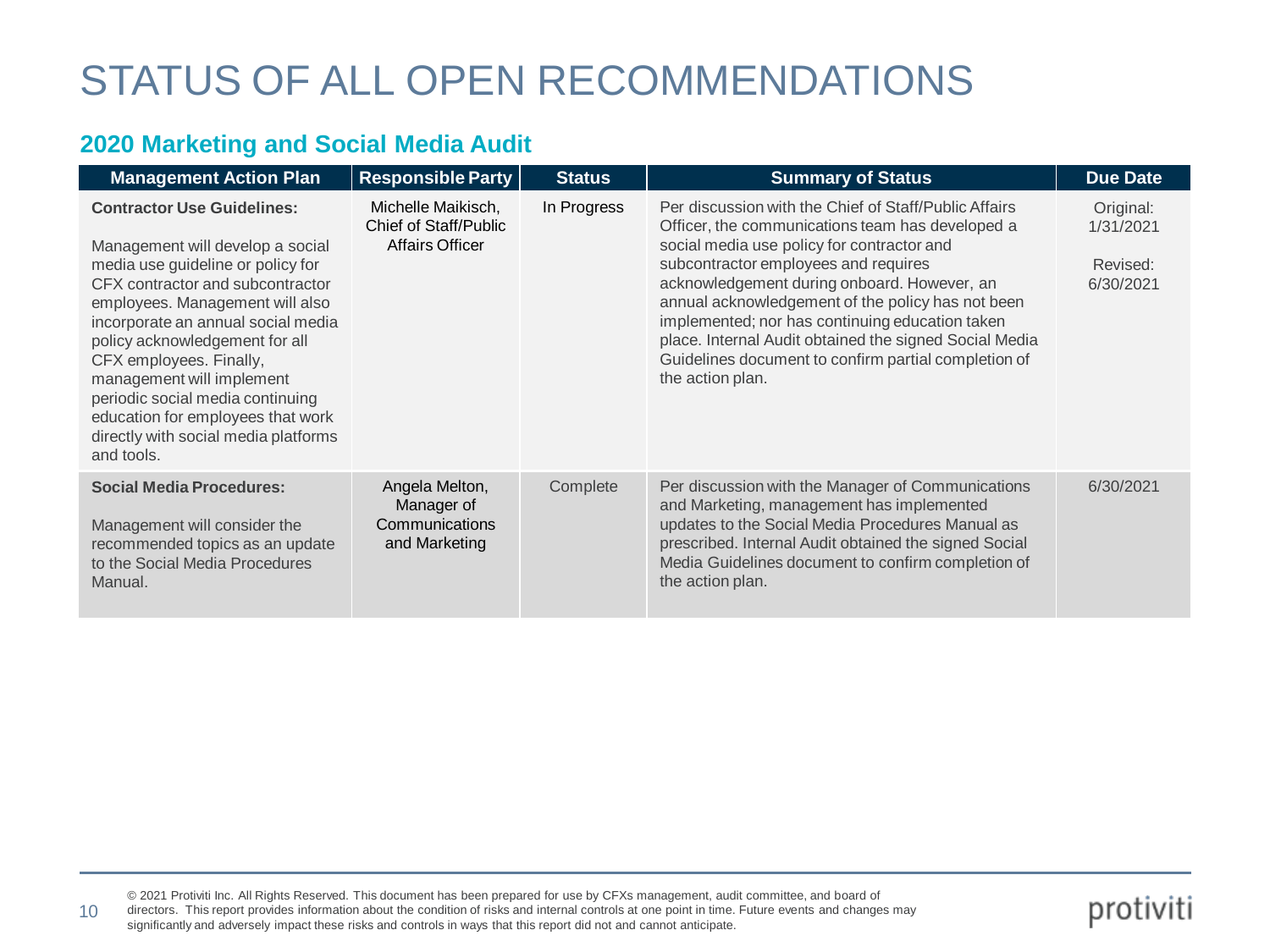#### **2020 P-Card and Gas Card Audit**

11

| <b>Management Action Plan</b>                                                                                                                                                                                                                                                                                                                                              | <b>Responsible Party</b>                              | <b>Status</b>                                                            | <b>Summary of Status</b>                                                                                                                                                                                                                                                                                                                                                     | <b>Due Date</b>                                   |
|----------------------------------------------------------------------------------------------------------------------------------------------------------------------------------------------------------------------------------------------------------------------------------------------------------------------------------------------------------------------------|-------------------------------------------------------|--------------------------------------------------------------------------|------------------------------------------------------------------------------------------------------------------------------------------------------------------------------------------------------------------------------------------------------------------------------------------------------------------------------------------------------------------------------|---------------------------------------------------|
| <b>Digital Approval Workflow:</b><br>Procurement will work with the IT<br>team to determine the best<br>workflow option for each part of the<br>recommendation (Adobe Sign,<br>SharePoint, or others).<br>Management will develop and<br>implement the digital workflow(s) in<br>accordance with the<br>recommendation.                                                    | Aneth Williams,<br>Director of<br>Procurement         | In Progress -<br>Contingent on<br>Implementation<br>of New ERP<br>System | Per discussion with the CFO, implementation of a<br>digital approval workflow will involve integration with<br>CFX's new ERP system. As completion of this action<br>plan is contingent upon implementation of the new<br>ERP system in 2022, the revised due date reflects<br>this contingency. This recommendation is expected<br>to be completed by the revised due date. | Original:<br>12/31/2020<br>Revised:<br>12/31/2022 |
| <b>Vendor Reporting Capabilities:</b><br>Management will review P-Card<br>vendor reporting capabilities to<br>extract transaction data. The<br>Manager of Contract Compliance<br>will implement a process to review<br>transaction data and sample P-<br>Card monthly statements for the<br>quarterly audit. Procedures will be<br>updated as the process is<br>developed. | Carrie Baker,<br>Manager of<br>Contract<br>Compliance | Complete                                                                 | Per discussion with the Manager of Contract<br>Compliance, a periodic analytical review process has<br>been designed and implemented regarding P-Card<br>transaction data provided by the vendor. Internal<br>Audit obtained the most recent P-Card transaction<br>analysis workbook to confirm completion of the<br>action plan.                                            | Original:<br>10/31/2020<br>Revised:<br>6/30/2021  |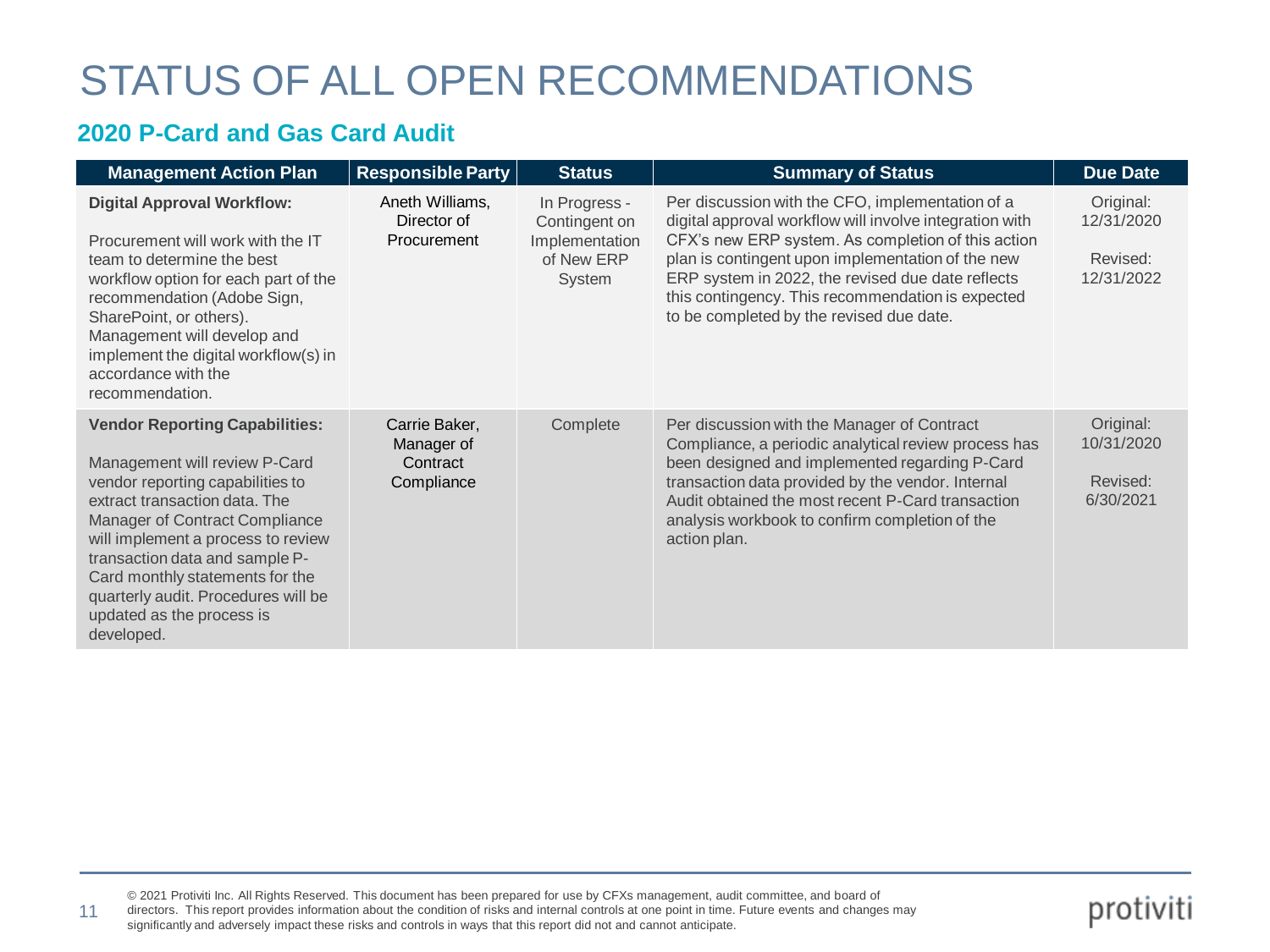#### **2020 Retail Transponder Sales Review**

| <b>Management Action Plan</b>                                                                                                                                                                                                                     | <b>Responsible Party</b>                     | <b>Status</b>                    | <b>Summary of Status</b>                                                                                                                                                                                                                                                                                                                            | <b>Due Date</b>        |
|---------------------------------------------------------------------------------------------------------------------------------------------------------------------------------------------------------------------------------------------------|----------------------------------------------|----------------------------------|-----------------------------------------------------------------------------------------------------------------------------------------------------------------------------------------------------------------------------------------------------------------------------------------------------------------------------------------------------|------------------------|
| <b>Reporting Capabilities:</b>                                                                                                                                                                                                                    | Mike Carlisle, Director<br>of Accounting and | In Progress $-$<br>Contingent on | Per discussion with the Director of Accounting<br>and Finance, stakeholders involved in retail                                                                                                                                                                                                                                                      | Original:<br>3/31/2021 |
| CFX will organize a working group<br>comprised of stakeholders<br>involved in retail transponder sales<br>and inventory management<br>processes and IT to discuss<br>fulfillment of key reporting needs<br>through current CRM<br>implementation. | Finance                                      | Implementation<br>of CRM System  | transponder sales and inventory management<br>processes have begun meeting to evaluate CRM<br>capabilities. As completion of this action plan is<br>contingent upon implementation of the new CRM<br>system in 2022, the revised due date reflects this<br>contingency. This recommendation is expected to<br>be completed by the revised due date. | Revised:<br>12/31/2022 |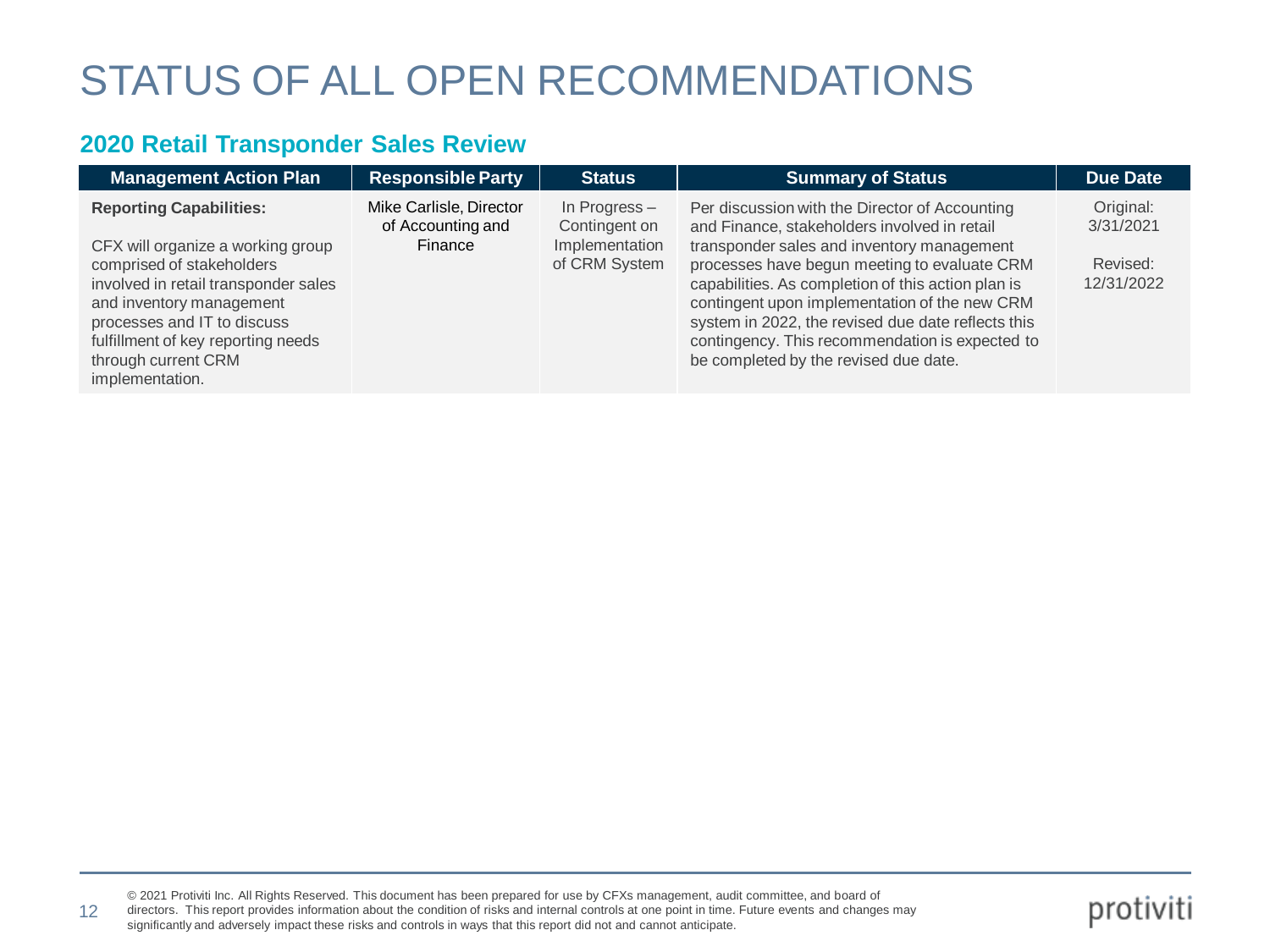#### **2020 Public Records Review**

| <b>Management Action Plan</b>                                                                                                                                                                                                                                                                                                                                                                           | <b>Responsible Party</b>                          | <b>Status</b> | <b>Summary of Status</b>                                                                                                                                                                                                                                                                                | <b>Due Date</b>                                  |
|---------------------------------------------------------------------------------------------------------------------------------------------------------------------------------------------------------------------------------------------------------------------------------------------------------------------------------------------------------------------------------------------------------|---------------------------------------------------|---------------|---------------------------------------------------------------------------------------------------------------------------------------------------------------------------------------------------------------------------------------------------------------------------------------------------------|--------------------------------------------------|
| <b>Public Records Destruction:</b><br>Management will develop and<br>document a road map to achieve a<br>future-state process that includes<br>systematic and periodic disposal of<br>electronic and hardcopy records in<br>accordance with policy and<br>statutory obligations. The road<br>map will help document<br>dependencies, challenges,<br>resource needs, management<br>decision points, etc. | Tim O'Toole,<br>Director of Records<br>Management | Complete      | Per discussion with the Director of Records<br>Management, CFX developed a road map to<br>implement future-state processes as prescribed.<br>Internal Audit obtained the Records and Information<br>Management Audit Response Plan document to<br>confirm completion of the action plan.                | 6/30/2021                                        |
| <b>Offsite Public Records</b><br><b>Destruction:</b><br>Management will coordinate with<br>Access Records Storage to amend<br>the contract terms to better align<br>the information disclosed on the<br>Certificates of Destruction with<br>what is required to comply with<br>Florida Public Records Law.                                                                                              | Tim O'Toole,<br>Director of Records<br>Management | Complete      | Per discussion with the Director of Records<br>Management, CFX drafted and executed an<br>addendum to the Access Records Storage contract.<br>Internal Audit obtained the contract addendum and<br>correspondence from the vendor confirming revision to<br>relevant terms and the vendor's acceptance. | Original:<br>12/31/2020<br>Revised:<br>6/30/2021 |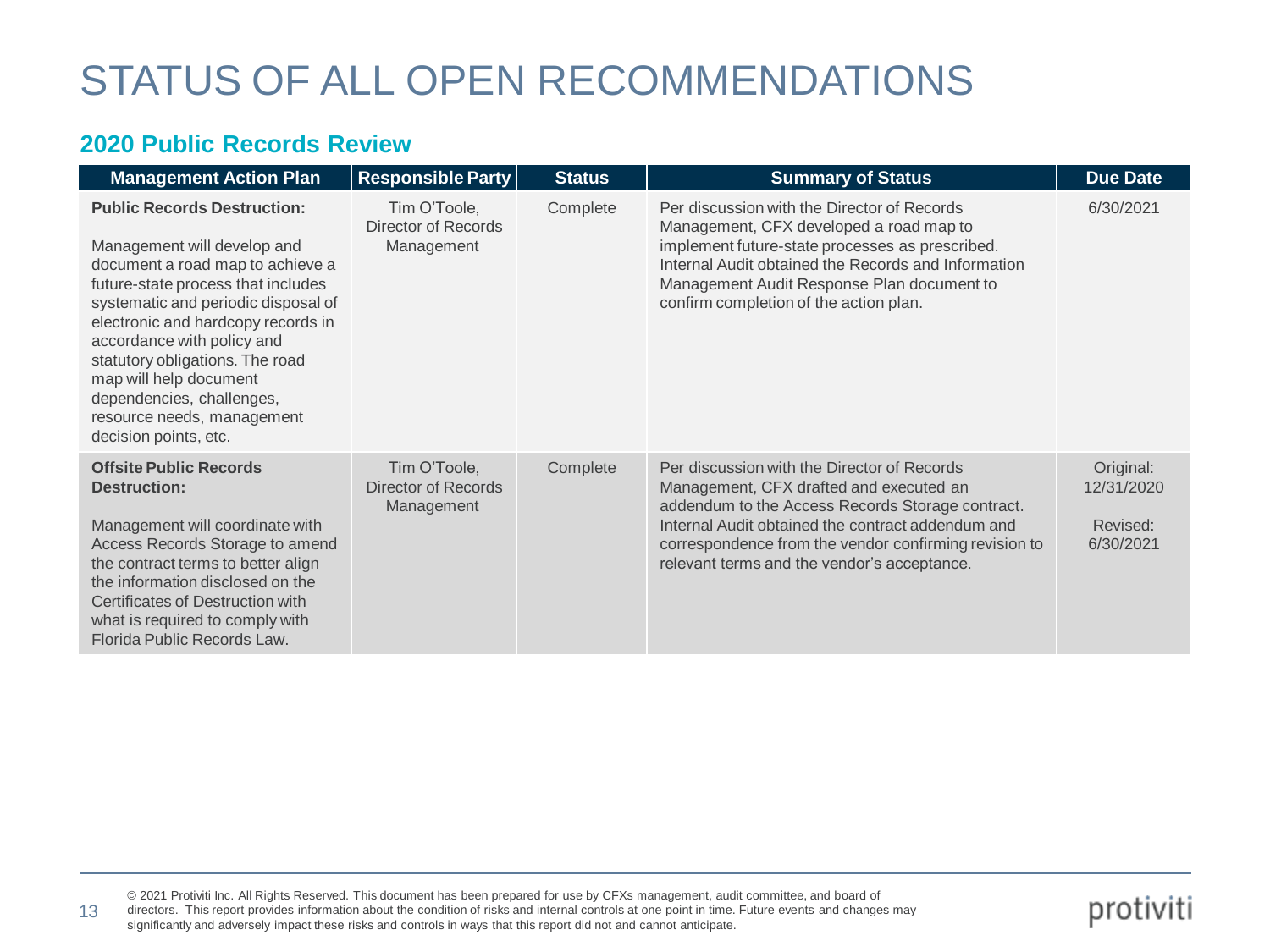#### **2021 Toll Revenue Audit**

| <b>Management Action Plan</b>                                                                                                                                                                                                                                                                                                                                                                                                      | <b>Responsible Party</b>                                     | <b>Status</b> | <b>Summary of Status</b>                                                                                                                                                                                                                                                                                                      | <b>Due Date</b> |
|------------------------------------------------------------------------------------------------------------------------------------------------------------------------------------------------------------------------------------------------------------------------------------------------------------------------------------------------------------------------------------------------------------------------------------|--------------------------------------------------------------|---------------|-------------------------------------------------------------------------------------------------------------------------------------------------------------------------------------------------------------------------------------------------------------------------------------------------------------------------------|-----------------|
| <b>Toll System Performance</b><br><b>Monitoring - Short-term:</b><br>Management should perform a<br>manual review of transaction<br>handling for a sample of<br>transactions within the population<br>of flushes with the highest<br>estimated frequency and material<br>impact to determine the rate and<br>impact of error:<br>Management should perform the<br>above review monthly until a<br>permanent solution is developed. | David Boston.<br>Manager of Toll<br><b>Technical Systems</b> | Complete      | Per discussion with the Manager of Toll Technical<br>Systems, management has implemented a monthly<br>review of flushed transactions on a sample basis.<br>Internal Audit obtained documentation related to the<br>manual reviews which occurred in May, June, and July<br>2021 to confirm implementation of the action plan. | 6/30/2021       |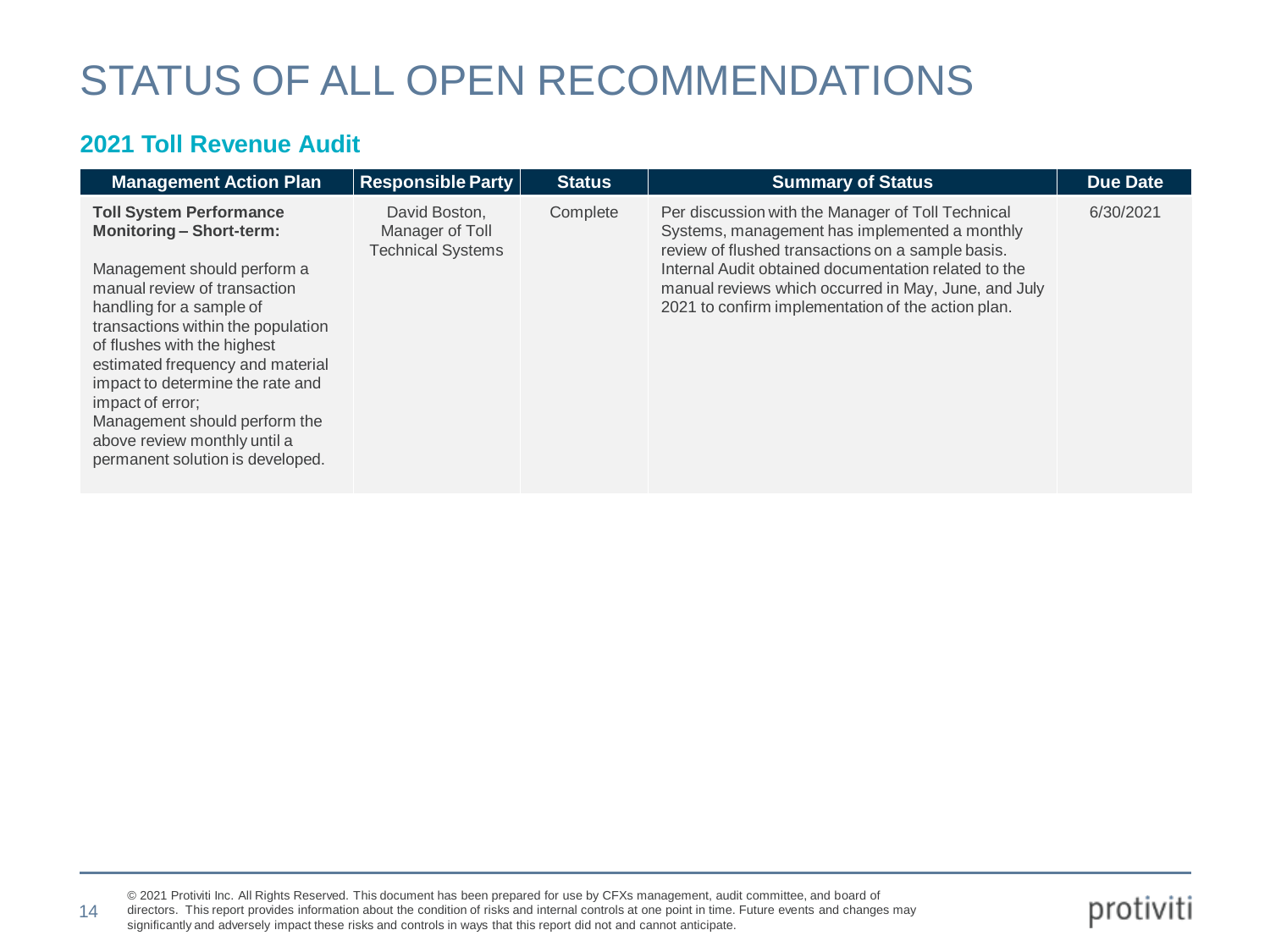#### **2021 Toll Revenue Audit (Continued)**

15

| <b>Management Action Plan</b>                                                                                                                                                                                                                                                                                                                                                                                                                                                                                                                                                                                                                                                                                                                             | <b>Responsible Party</b>                                     | <b>Status</b> | <b>Summary of Status</b>                                                                                                                                                                                                                                                                                                                                                                                                        | <b>Due Date</b> |
|-----------------------------------------------------------------------------------------------------------------------------------------------------------------------------------------------------------------------------------------------------------------------------------------------------------------------------------------------------------------------------------------------------------------------------------------------------------------------------------------------------------------------------------------------------------------------------------------------------------------------------------------------------------------------------------------------------------------------------------------------------------|--------------------------------------------------------------|---------------|---------------------------------------------------------------------------------------------------------------------------------------------------------------------------------------------------------------------------------------------------------------------------------------------------------------------------------------------------------------------------------------------------------------------------------|-----------------|
| <b>Toll System Performance</b><br><b>Monitoring - Long-term:</b><br>Management should catalogue all<br>known scenarios for flush handling<br>failure (i.e., improper flush and<br>failure to flush);<br>Define criteria for each scenario;<br>identify characteristics which can<br>be used to identify;<br>Perform manual review of a<br>sample of transactions in each<br>scenario to determine relative<br>material impact;<br>Prioritize development of<br>monitoring mechanisms (for each<br>scenario according to relative<br>material impact) to facilitate real-<br>time identification of issues utilizing<br>thresholds and alerts;<br>Perform periodic manual review of<br>transactions in each scenario to<br>validate monitoring mechanisms. | David Boston,<br>Manager of Toll<br><b>Technical Systems</b> | In Progress   | Per discussion with the Manager of Toll Technical<br>Systems, development of a catalogue of flush<br>handling failure scenarios is underway utilizing<br>analysis from the monthly reviews of flushed<br>transactions. Additionally, monitoring mechanisms<br>utilizing thresholds and real-time alerts are being<br>developed for known issues. This recommendation is<br>expected to be completed by the prescribed due date. | 6/30/2022       |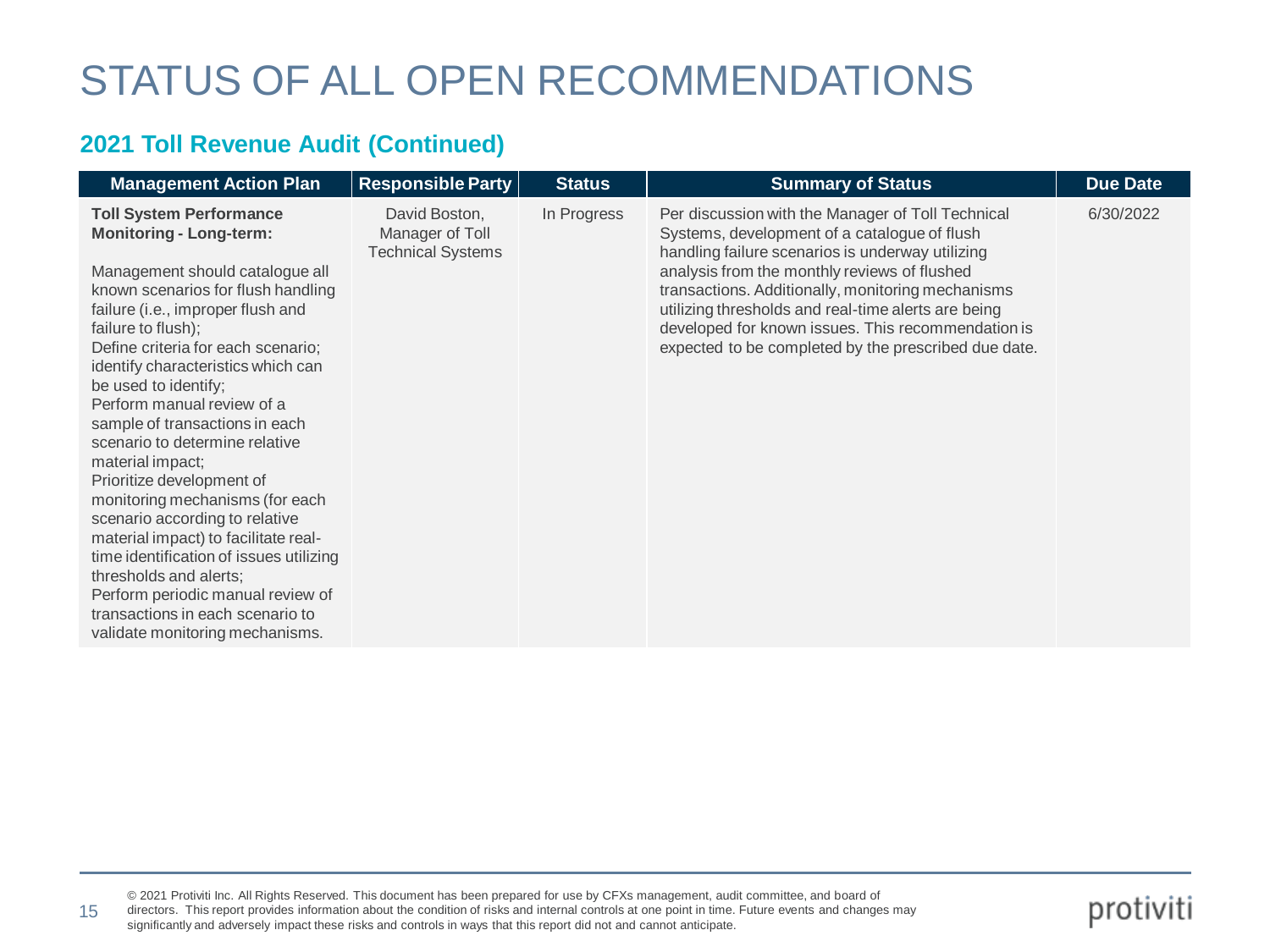#### **2021 Toll Revenue Audit (Continued)**

| <b>Management Action Plan</b>                                                                                                                                                                                                                                                                                                                                                                                                                                        | <b>Responsible Party</b>                                                                                          | <b>Status</b> | <b>Summary of Status</b>                                                                                                                                                                                                                                                                                                                                                                                                                                                                 | <b>Due Date</b>        |
|----------------------------------------------------------------------------------------------------------------------------------------------------------------------------------------------------------------------------------------------------------------------------------------------------------------------------------------------------------------------------------------------------------------------------------------------------------------------|-------------------------------------------------------------------------------------------------------------------|---------------|------------------------------------------------------------------------------------------------------------------------------------------------------------------------------------------------------------------------------------------------------------------------------------------------------------------------------------------------------------------------------------------------------------------------------------------------------------------------------------------|------------------------|
| <b>Logical Access to TRIMS:</b><br>Management will:<br>Perform an impact assessment to<br>confirm instances of inappropriate<br>access and removed access<br>where needed;<br>Coordinate with Alliance One to<br>realign responsibilities related to<br>personnel changes to ensure<br>timely notification of CFX IT for any<br>terminations and personnel<br>changes:<br>Enhance procedures around<br>periodic user access review to<br>ensure sufficient coverage. | Dave Wynne,<br>Director of Toll<br><b>Operations</b><br>Rafael Milan,<br>Director of<br>Information<br>Technology | Complete      | Per discussion with the Director of Toll Operations, an<br>impact assessment has been performed to confirm<br>instances of inappropriate access to TRIMS and<br>access has been removed where needed.<br>Additionally, responsibilities related to personnel<br>changes have been realigned to Alliance One staff.<br>Internal Audit obtained documentation utilized in the<br>impact assessment and most recent review of TRIMS<br>access as support for completion of the action plan. | Original:<br>6/30/2021 |
| <b>Review of Badge Access:</b><br>Management should ensure that<br>review of badge access is<br>performed with a degree of detail<br>sufficient to uncover errors in<br>report parameters which may<br>hinder the efficacy of the review.                                                                                                                                                                                                                            | Dave Wynne,<br>Director of Toll<br>Operations                                                                     | Complete      | Per discussion with the Director of Toll Operations,<br>management has revised the badge access report<br>parameters to permit for effective review. Additionally,<br>responsibilities for access review have been realigned<br>to Alliance One staff, Internal Audit obtained<br>documentation from the most recent review of badge<br>access as support for completion of the action plan by<br>the prescribed due date.                                                               | 6/30/2021              |
| <b>Negative Discrepancy Billing:</b><br>Management should coordinate<br>with the toll collections contractor<br>to mutually document and approve<br>the criteria governing negative<br>discrepancy billing.                                                                                                                                                                                                                                                          | Mike Carlisle,<br>Director of<br>Accounting and<br>Finance                                                        | In Progress   | Per discussion with the Director of Accounting and<br>Finance, development of the required documentation<br>is underway between CFX and the toll collections<br>contractor. This recommendation is expected to be<br>completed by the prescribed due date.                                                                                                                                                                                                                               | 12/31/2021             |

© 2021 Protiviti Inc. All Rights Reserved. This document has been prepared for use by CFXs management, audit committee, and board of

directors. This report provides information about the condition of risks and internal controls at one point in time. Future events and changes may significantly and adversely impact these risks and controls in ways that this report did not and cannot anticipate. 16